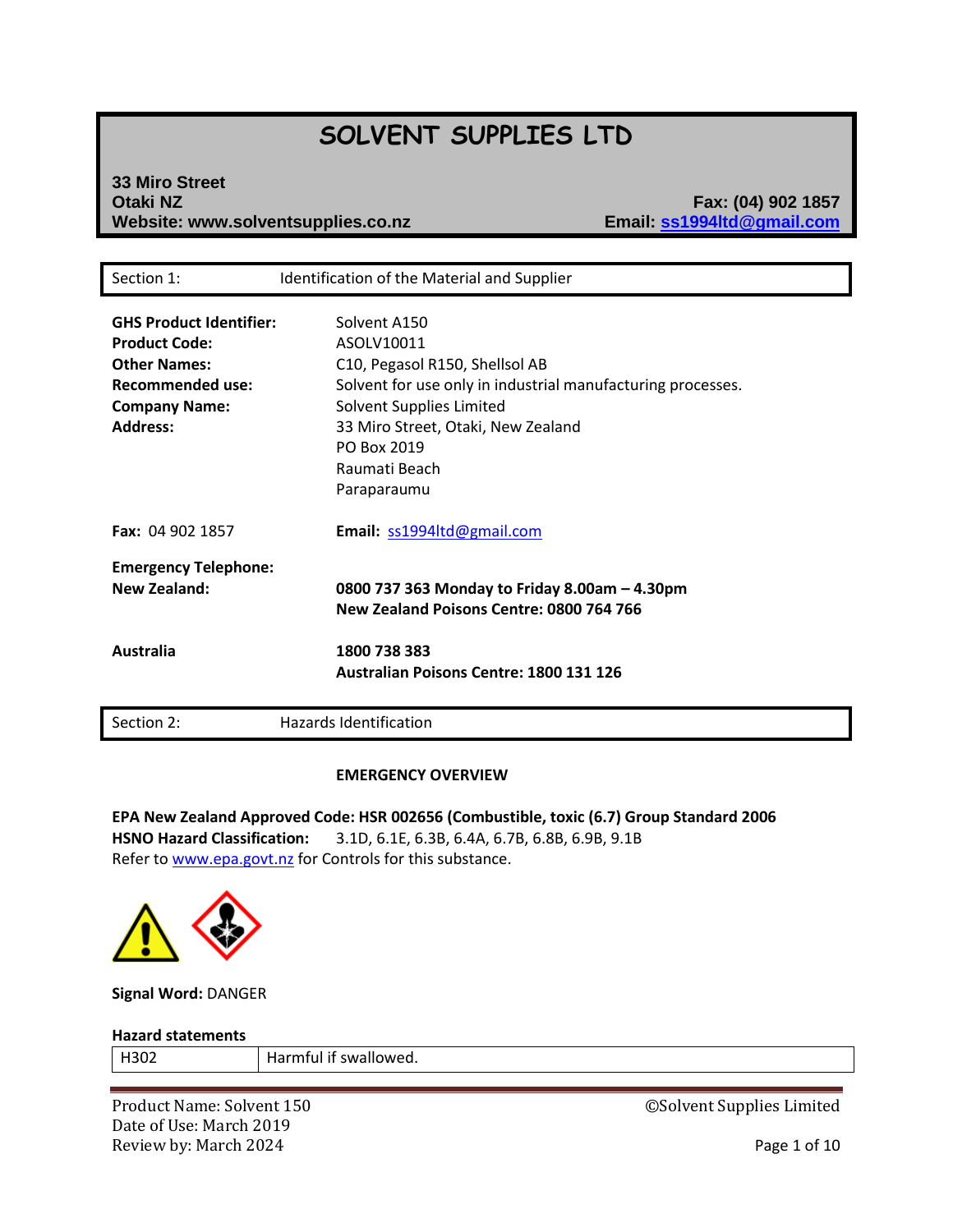| H304 | May be fatal if swallowed and enters airways.                      |
|------|--------------------------------------------------------------------|
| H312 | Harmful in contact with skin.                                      |
| H315 | Causes skin irritation.                                            |
| H319 | Causes serious eye irritation.                                     |
| H333 | May be harmful if inhaled.                                         |
| H351 | Suspected of causing cancer.                                       |
| H361 | Suspected of damaging fertility or the unborn child.               |
| H373 | May cause damage to organs through prolonged or repeated exposure. |
| H402 | Harmful to aquatic life.                                           |
| H433 | Harmful to terrestrial vertebrates.                                |

# **Prevention Statements**

| P102             | Keep out of reach of children.                                            |
|------------------|---------------------------------------------------------------------------|
| P <sub>103</sub> | Read label before use.                                                    |
| P201             | Obtain special instructions before use.                                   |
| P202             | Do not handle until all safety precautions have been read and understood. |
| P210             | Keep away from heat/sparks/open flames/hot surfaces. No smoking.          |
| P233             | Keep container tightly closed.                                            |
| P240             | Ground/bond container and receiving equipment.                            |
| P241             | Use explosion-proof electrical/ventilating/lighting equipment.            |
| P242             | Use non-sparking tools.                                                   |
| P243             | Take precautionary measures against static discharge.                     |
| P260             | Do not breathe vapors.                                                    |
| P264             | Wash hands thoroughly after handling.                                     |
| P270             | Do not eat, drink or smoke when using this product.                       |
| P273             | Avoid release to the environment.                                         |
| P280             | Wear protective gloves and protective eye/face protection.                |
| P281             | Use personal protective equipment as required.                            |

# **Response Statements**

| P101           | If medical advice is needed, have product container or label at hand.          |
|----------------|--------------------------------------------------------------------------------|
| P301+P310      | If swallowed immediately call a poison centre or doctor.                       |
| P330           | Rinse mouth.                                                                   |
| P302+P352      | IF ON SKIN: Wash with plenty of soap and water.                                |
| P312           | Call a POISON CENTRE or a doctor if you feel unwell.                           |
| P362           | Take off contaminated clothing and wash before re-use.                         |
| P303+P361+P352 | If on skin or hair wash remove immediately all contaminated clothing. Rinse    |
|                | skin with water.                                                               |
| P304+P340      | If inhaled, remove to fresh air and keep at rest in a position comfortable for |
|                | breathing.                                                                     |
| P305+P351+P338 | IF IN EYES: Rinse cautiously with water for several minutes. Remove contact    |
|                | lenses if present and easy to do. Continue rinsing.                            |
| P 337+P313     | If eye irritation persists: Get medical advice.                                |

Product Name: Solvent 150 **Droduct Name: Solvent 150** CSolvent Supplies Limited Date of Use: March 2019 Review by: March 2024 **Page 2 of 10**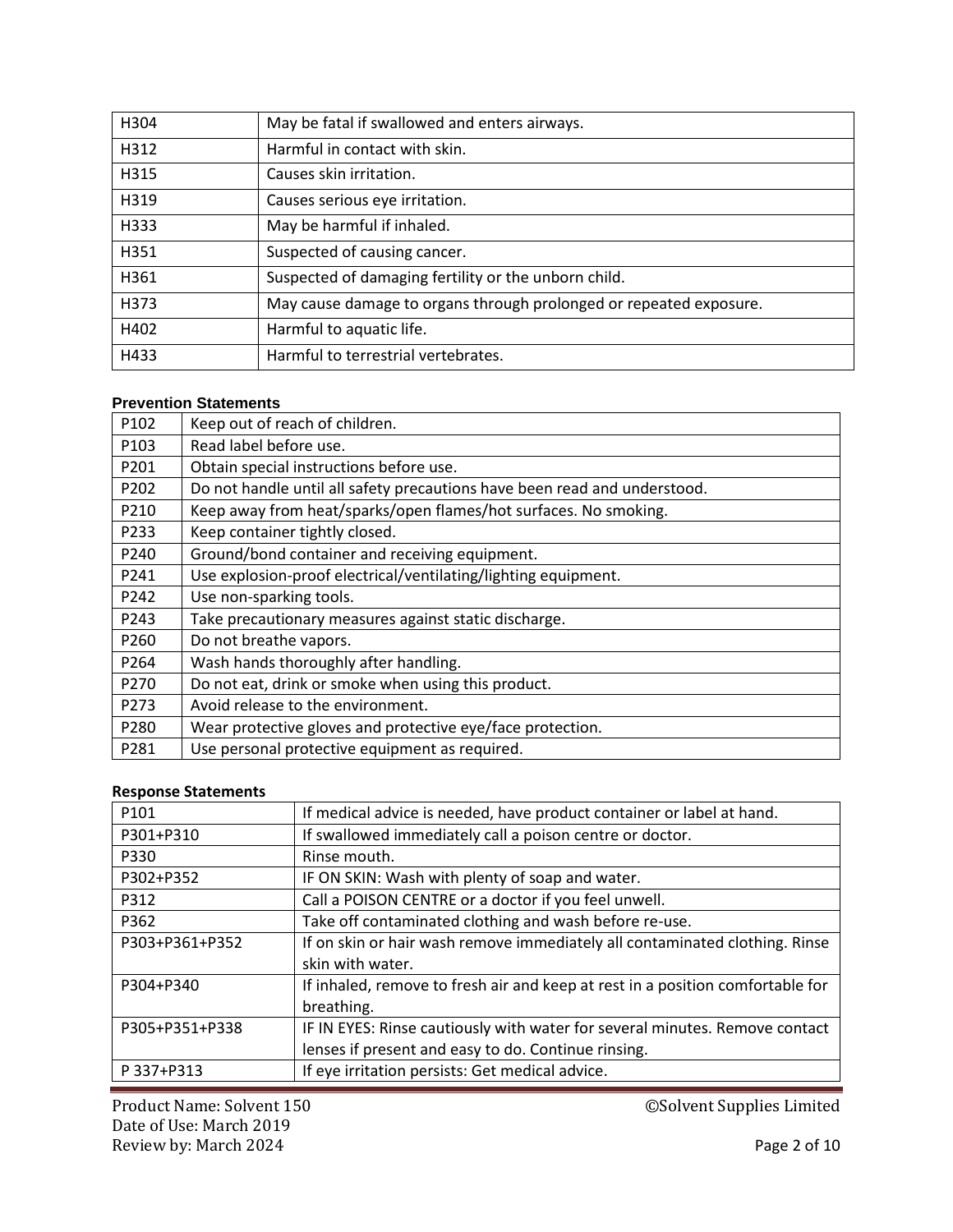| P308+P313 | If exposed or concerned: Get medical advice.                     |
|-----------|------------------------------------------------------------------|
| P370+P378 | In case of fire use water fog or mist or alcohol-resistant foam. |
| P314      | Get medical advice if you feel unwell.                           |

# **Storage Statement**

| P403+P235 | Store in well-ventilated place. Keep cool. |
|-----------|--------------------------------------------|
| P405      | Store locked up.                           |

#### **Disposal Statement**

| P501 | Dispose of product and container in accordance with local regulations. |
|------|------------------------------------------------------------------------|
|      |                                                                        |

|  | Section 3: | Composition/Information on Ingredients |
|--|------------|----------------------------------------|
|--|------------|----------------------------------------|

| Common name                  | <b>CAS No:</b> | % $w/w$ |
|------------------------------|----------------|---------|
| Aromatic Hydrocarbon, c9-C11 | 64742-94-5     | 40-50%  |
| 1,2,3,5 tetramethylbenzene   | 527-53-7       | 20-30%  |
| 1,2,4,5 tetramethylbenzene   | $95-93-2$      | 10-20%  |
| Naphthalene                  | $91 - 20 - 3$  | $5-10%$ |

| Section 4. | First Air<br>: Aid Measures<br>. |
|------------|----------------------------------|
|            |                                  |

Consult the National Poisons Centre, telephone 0800 764 766 (0800 POISON) or a doctor in every case of suspected poisoning. If medical advice is needed, have product container or label at hand.

| Ingestion:  | Rinse mouth with water. Do NOT induce vomiting. Get immediate medical assistance.         |
|-------------|-------------------------------------------------------------------------------------------|
|             | If vomiting occurs spontaneously, keep head below hips to prevent aspiration.             |
| Inhalation: | Move person to fresh air and keep warm and at rest. Get immediate medical                 |
|             | assistance. Do NOT delay. If breathing is difficult, give oxygen.                         |
| Skin:       | Remove immediately all contaminated clothing and footwear. Wash affected area             |
|             | with plenty of water followed by soap and water. Get medical advice if redness,           |
|             | swelling or blisters occur. Wash contaminated clothing/footwear before re-use.            |
| Eyes:       | Hold eyes open and rinse cautiously with water for several minutes. Remove contact        |
|             | lenses if present and easy to do after the first 5 minutes. Continue rinsing for at least |
|             | 15 minutes. Get medical attention if irritation persists.                                 |

**NOTES ON PHYSICIAN:** Treat symptomatically. Risk of aspiration into lungs resulting in chemical pneumonitis which may be fatal. Consider gastric gavage with protected airway and administration of activated charcoal. Potential for cardiac sensitization particular in abuse situations. Hypoxia or negative inotropes may enhance these effects; consider oxygen therapy.

Section 5: Fire Fighting Measures

Flash Point: 60-64 ° C | Flammable Limits: LFL: 0.6% | UFL: 7.0%

Date of Use: March 2019 Review by: March 2024 **Page 3 of 10** 

Product Name: Solvent 150 **Decision Supplies Accord Supplies Limited** CSolvent Supplies Limited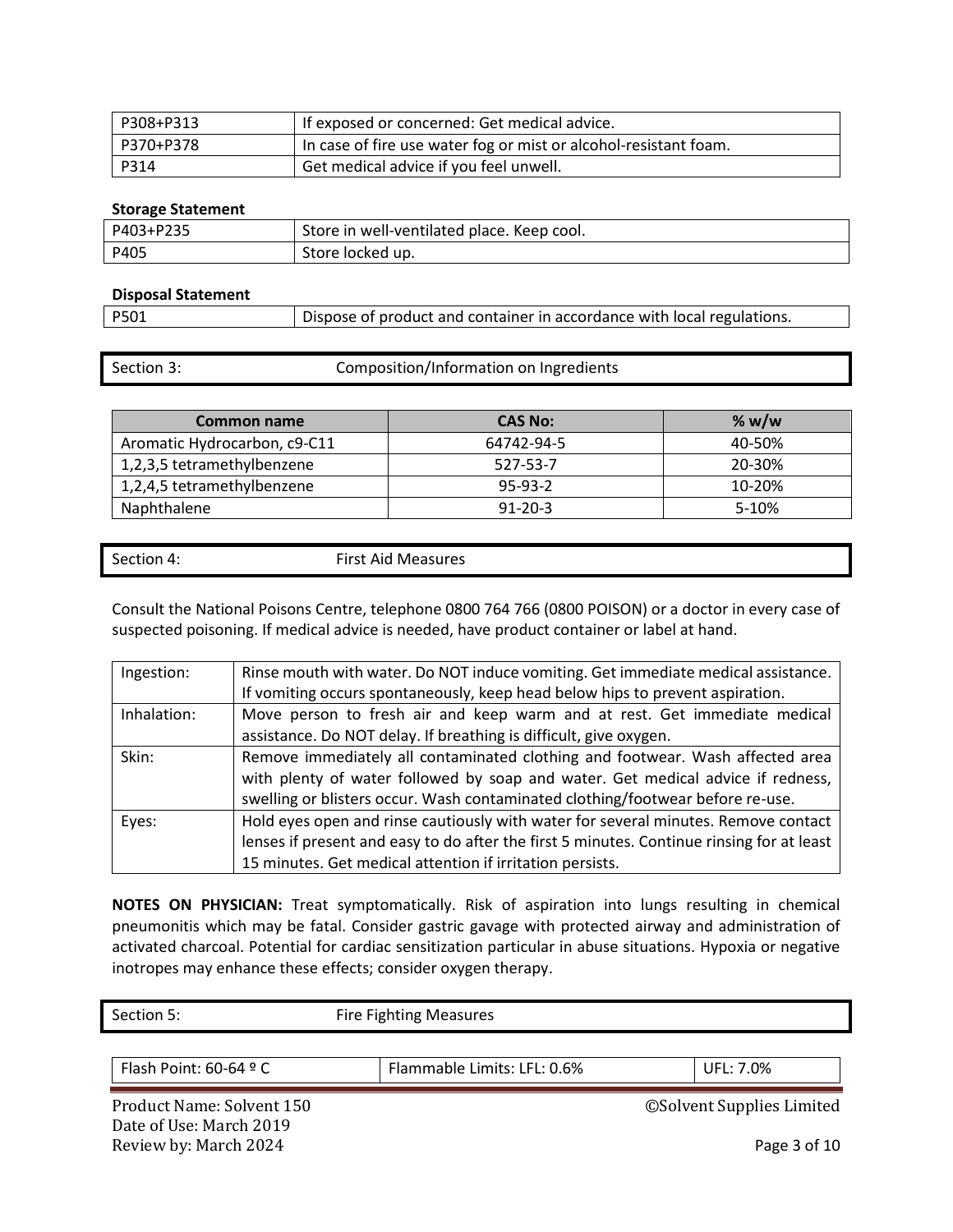| <b>Extinguishing Media:</b>          | Use water fog or mist or alcohol-resistant foam. Use dry<br>chemical powder, carbon dioxide, sand or earth for small fires<br>only. Do NOT use water in a jet.                                                                                                                                      |  |  |  |
|--------------------------------------|-----------------------------------------------------------------------------------------------------------------------------------------------------------------------------------------------------------------------------------------------------------------------------------------------------|--|--|--|
| <b>Fire &amp; Explosion Hazards:</b> | The vapor is heavier than air and can spread across ground and<br>distant ignition is possible. Above flash point, vapor-air mixtures<br>are explosive within the flammable limits given above. Avoid<br>breathing smoke. Prevent extinguishing water from getting into<br>the aquatic environment. |  |  |  |
| <b>Specific Hazards:</b>             | Cool fire exposed containers with large quantities of water.                                                                                                                                                                                                                                        |  |  |  |
| Fire-fighting equipment:             | personal protection equipment and self-contained<br>Wear<br>breathing apparatus.                                                                                                                                                                                                                    |  |  |  |

| Section 6:<br><b>Accidental Release Measures</b> |  |
|--------------------------------------------------|--|
|--------------------------------------------------|--|

# **Spills:**

Flammable liquid. Vapor forms explosive mixture with air. Isolate hazard area and keep unnecessary and unprotected people away from area. Stay upwind and keep out of low lying areas.

Wear personal protective equipment. Avoid contact with skin and eyes.

Shut off leak if safe to do so. Remove or isolate ignition sources. Contain spill. Avoid run off into drains or sewers. Do not contaminate watercourses or the ground. Take precautions against static discharge. Bound or ground (earth), all equipment. Ventilate contaminated area. The vapor is heavier than air and can spread across ground and accumulate in low-lying areas; distant ignition is possible.

*For large spills* (more than a drum) recover liquid and transfer by mechanical means to labeled salvage tank that can be sealed for recovery or disposal of product. Allow residues to evaporate. Water can be used to disperse vapors and to clean spill area although prevent water from entering sewers or drains. Remove any contaminated soil and dispose of safely by waste management company.

*For small spills* absorb with an appropriate material e.g. vermiculite and dispose of waste safely in a labeled sealed container for recovery or disposal

If contamination of drains, sewers or waterways occurs immediately notify Emergency Services (111).

# **Disposal:**

Dispose of contaminated waste of product to an approved enclosed controlled burner or incinerator or to hazardous landfill in accordance with local regulations.

Section 7: **Handling and Storage** 

# **Handling:**

Read label before use. Use only in well ventilated areas. Avoid breathing vapors or direct contact with product. Wear personal protective equipment.

Remove ignition sources. Avoid sparks. Electrostatic charge may be generated during pumping with risk of fire. Restrict line viscosity to avoid generation of electrostatic discharge.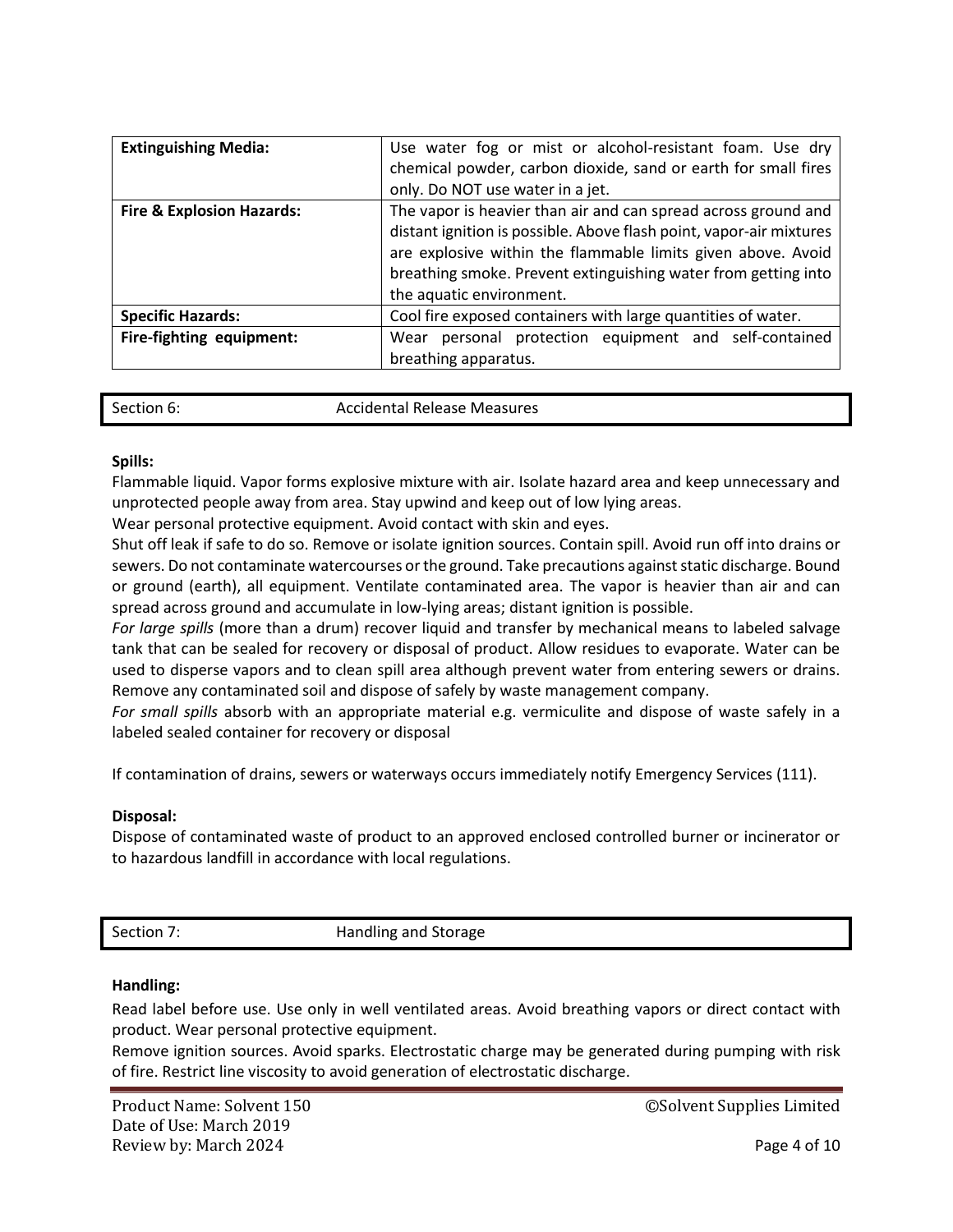Take precautions to use bonded or grounded (earthed) equipment. No smoking. Do not use compressed air for filling, discharging or handling.

Use only in well-ventilated area. Keep container closed when not in use. Wear personal protective equipment to prevent breathing of and contact with product. Wear gloves and protect eyes from splashes. Wash hands and exposed skin after handling.

# **Storage:**

Ensure all storage areas have adequate fire-fighting equipment. Store in closed original container in a secure cool, dry and well ventilated place, away from sunlight, ignition sources, heat, incompatible substance, aerosols, other flammables, oxidizing agents and corrosives, out of reach of children and away from food, drink and animal foodstuffs.

Take precautions to avoid accumulation of vaporsin pits and confined spaces. For containers or contained linings, use mild steel or stainless steel.

Avoid contact with natural, butyl, neoprene or nitrile rubbers.

| Section 8: | <b>Exposure Controls/Personal Protection</b> |
|------------|----------------------------------------------|
|            |                                              |

# **Exposure Guidelines:**

NZ Workplace Exposure Standard (WES) have been set for components in this substance:

|             | <b>WES-TWA</b>                 | <b>WES-STEL</b>                |  |
|-------------|--------------------------------|--------------------------------|--|
| Naphthalene | 10 ppm (52 mg/m <sup>3</sup> ) | 15 ppm (79 mg/m <sup>3</sup> ) |  |

# **Engineering Controls:**

Use only in a well ventilated area. A half face filter mask suitable for organic gases and vapors (boiling point > 65ºC) may be suitable for low concentration level exposures. Otherwise a full piece organic vapor respiratory protective equipment is required. Where air filtering respirators are unsuitable (e.g. air-borne concentrations are high, risk or oxygen deficiency, confined space) use positive pressure breathing apparatus.

# **Personal Protection Equipment (PPE):**

Wear impervious antistatic protective clothing including safety shoes or boots. Wear appropriate chemical resistant gloves e.g. Viton. For incidental/splash contact, nitrile rubber gloves are suitable. Avoid contact with eyes. Wear chemical goggles if splash or aerosol/mist exposure risk. Refer to the relevant AS/NZ standards for appropriate personal protective equipment.

| Section 9: | <b>Physical and Chemical Properties</b> |
|------------|-----------------------------------------|
|            |                                         |

| Form:                   | Liguid              |
|-------------------------|---------------------|
| <b>Colour:</b>          | Clear, colourless   |
| Odour:                  | <b>Aromatic</b>     |
| <b>Odour threshold:</b> | $0.27$ ppm          |
| Boiling point (°C)      | 174 – 215 (typical) |

Date of Use: March 2019 Review by: March 2024 **Page 5 of 10** 

Product Name: Solvent 150 **Decision Supplies Accord Supplies Limited** CSolvent Supplies Limited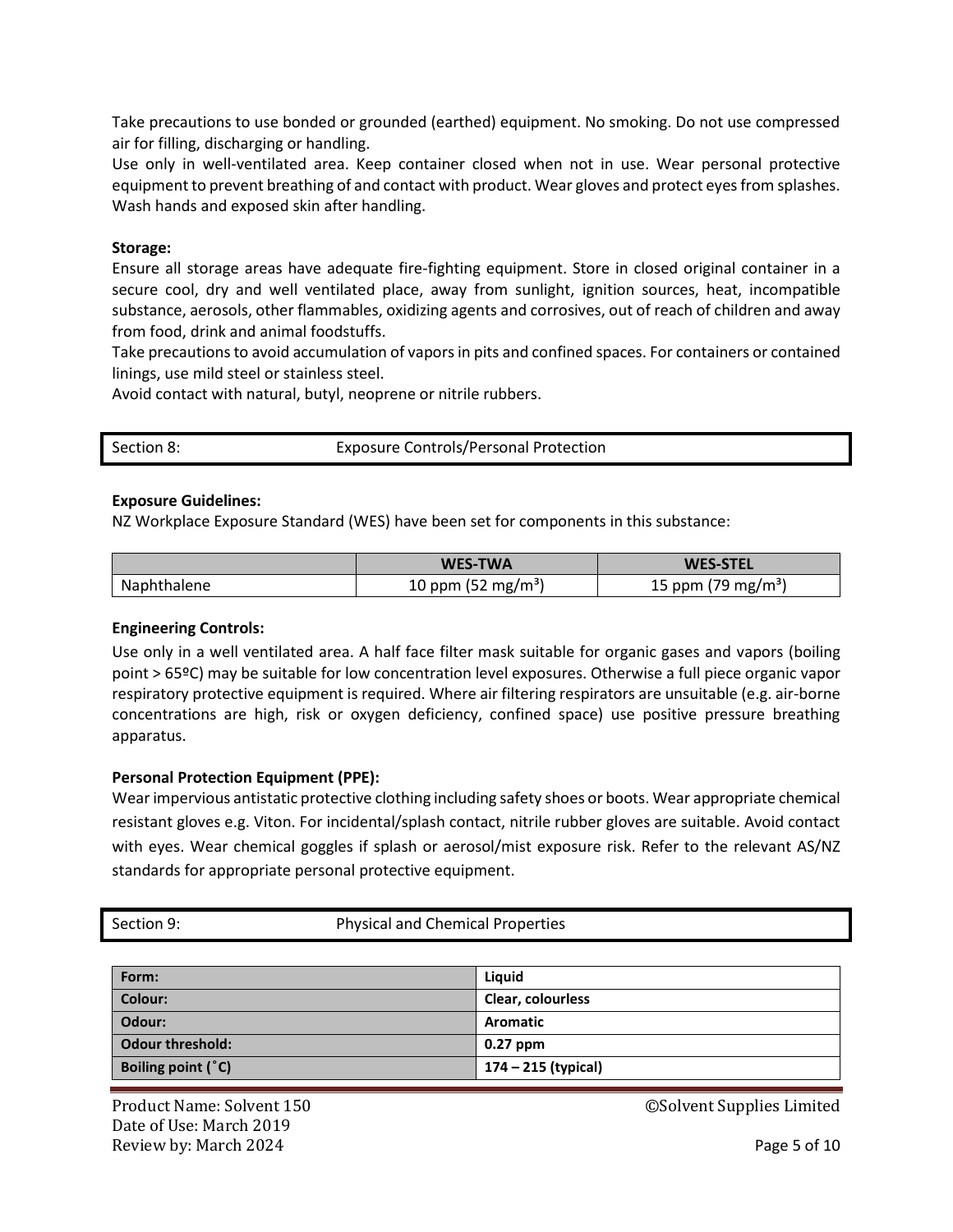| Flash point $(°C)$                      | $63 >$ (typical)  |
|-----------------------------------------|-------------------|
| Flammability limits in air $(\% v/v)$ : | 1.0 to $7.1$      |
| Vapor pressure (kPa at 20 °C):          | 0.370             |
| Density at 15°C, g/cc:                  | 0.79              |
| Solubility in water:                    | <b>Immiscible</b> |
| pH:                                     | Not applicable    |

| Section 10:                                                                | <b>Stability and Activity</b>                                                                                                                                                                |
|----------------------------------------------------------------------------|----------------------------------------------------------------------------------------------------------------------------------------------------------------------------------------------|
| <b>Stability (Conditions to avoid):</b>                                    | Stable under normal storage and use conditions. Avoid heat,<br>sparks, open flames and other ignition sources. Reacts violently<br>with strong oxidizing agents. Prevent vapor accumulation. |
| Incompatibility (materials to avoid):<br>Hazardous decomposition products: | Strong oxidizing agents.<br>Dependent on conditions under which decomposition occurs;<br>gases will be complex mixture and include carbon monoxide and<br>carbon dioxide.                    |
| Hazardous polymerization:                                                  | Not known to occur.                                                                                                                                                                          |
| Section 11:                                                                | <b>Toxicological Information</b>                                                                                                                                                             |

# **Potential Health Effects:**

*This section includes possible adverse effects which might occur if this product is not handled in the recommended manner.*

# *Ingestion:*

Harmful if swallowed. Symptoms of overexposure arise from central nervous system depression e.g. fatigue, confusion, headache, dizziness and drowsiness. Aspiration into the lungs can cause chemical pneumonitis which can be fatal.

# *Inhalation:*

May be harmful if inhaled. May cause irritation of upper respiratory tract. Symptoms of overexposure include central nervous system depression including headache, dizziness and nausea. If this material enters the lungs, symptoms may be coughing, choking, wheezing and difficulty in breathing. Note that the onset of respiratory symptoms may be delayed for several hours after exposure. Exposure to high concentration may cause unconsciousness and death.

# *Skin Contact:*

Irritating to the skin. Symptoms may include burning sensation, redness, swelling and/or blisters. Harmful by skin contact. May be absorbed through skin.

# *Eye Contact:*

Irritating to the eyes. Symptoms can include redness, swelling and/or blurred vision.

# *Systemic (other target organ) effects:*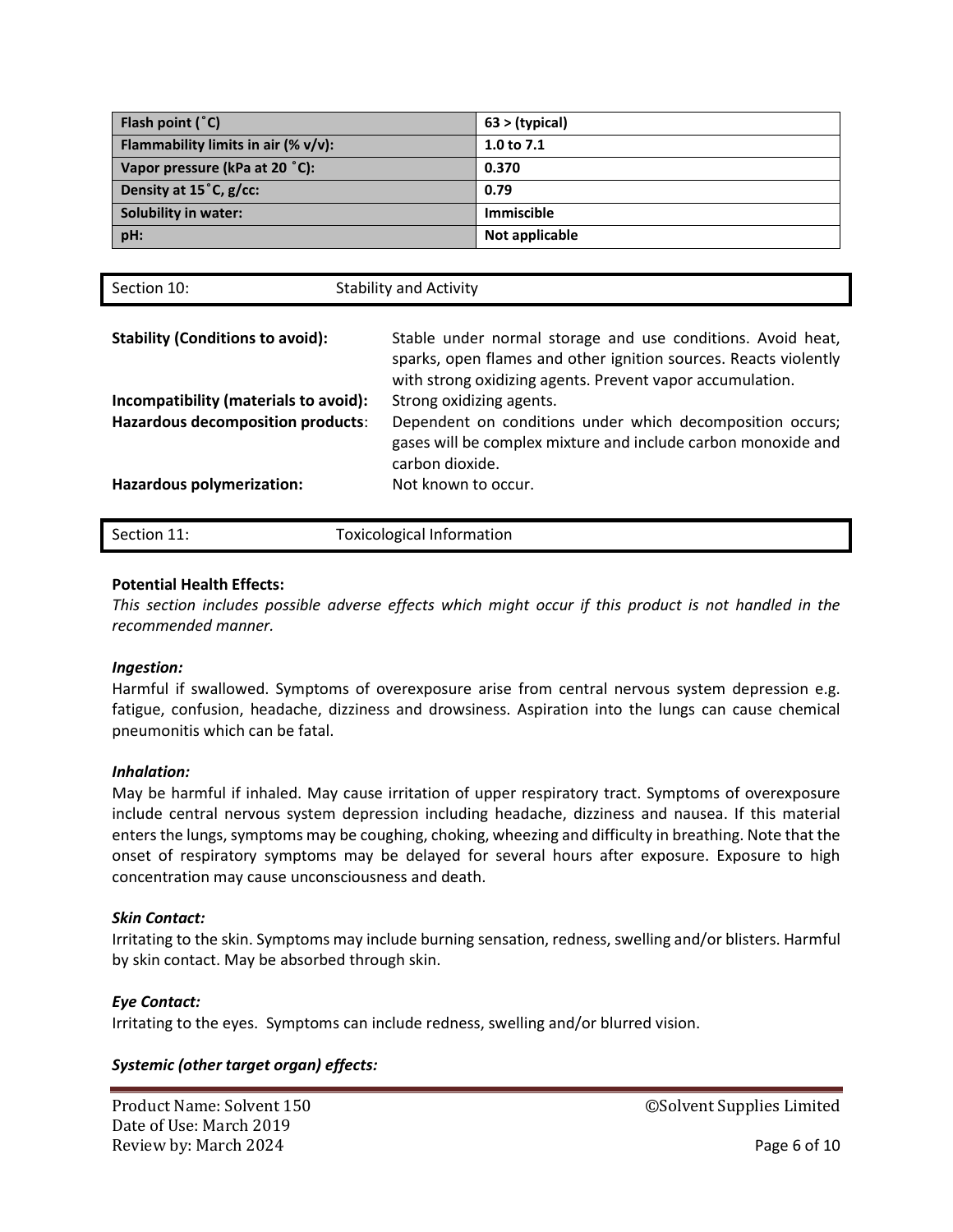If ingested or inhaled may cause adverse effects through prolonged or repeated exposure. Affects the central nervous system with possible adverse effects such as impairing short term memory, balance and reaction time. Possible effects on auditory systems, i.e. hearing loss.

# *Cancer Information:*

Ethylbenzene which may be present in this product as a component at between 10 and 30% is identified as suspected of causing cancer.

# *Teratology (Birth Defects) and Reproductive effects:*

Identified as suspected of damaging fertility or the unborn child.

# *Mutagenicity (Effects on genetic material):*

Not a mutagen.

# *Toxicological Data:*

| Oral, rat LD <sup>50</sup>  | 490 mg/kg b.w      |
|-----------------------------|--------------------|
| Inhalation LC <sup>50</sup> | $(4hr)$ rat 18mg/L |

# **Additional information:**

Pre-existing medical conditions of central nervous system, skin and auditory system may be aggravated by exposure to this product. Exposure to very high concentrations of similar materials have been associated with irregular heart rhythms and cardiac arrest.

| Hazard Identification<br>Section 12<br>ᅭᄼ |
|-------------------------------------------|
|-------------------------------------------|

# *Environmental Fate:*

This product has been classified as being eco-toxic; harmful in the aquatic environment and to terrestrial vertebrates.

# *Movement and Partitioning:*

Product is miscible in water.

# *Degradation and persistence:*

Not expected to bio accumulate significantly and is readily biodegradable. Product is mobile in soil and may contaminate groundwater. Avoid contamination of drains and waterways. Oxidizes by photochemical reactions in air.

# *Eco-toxicology:*

No EEL has been set for this substance.

# *Ecotoxity data:*

| <b>Xylene</b> | <b>Onchrohynchus Mykiss</b>   EC <sup>50</sup> (96 hr) |                   | $3.3 \text{ mg/L}$ |
|---------------|--------------------------------------------------------|-------------------|--------------------|
|               | Palaemonetes pugio                                     | $EC^{50}$ (48 hr) | $8.5 \text{ mg/L}$ |
|               |                                                        |                   |                    |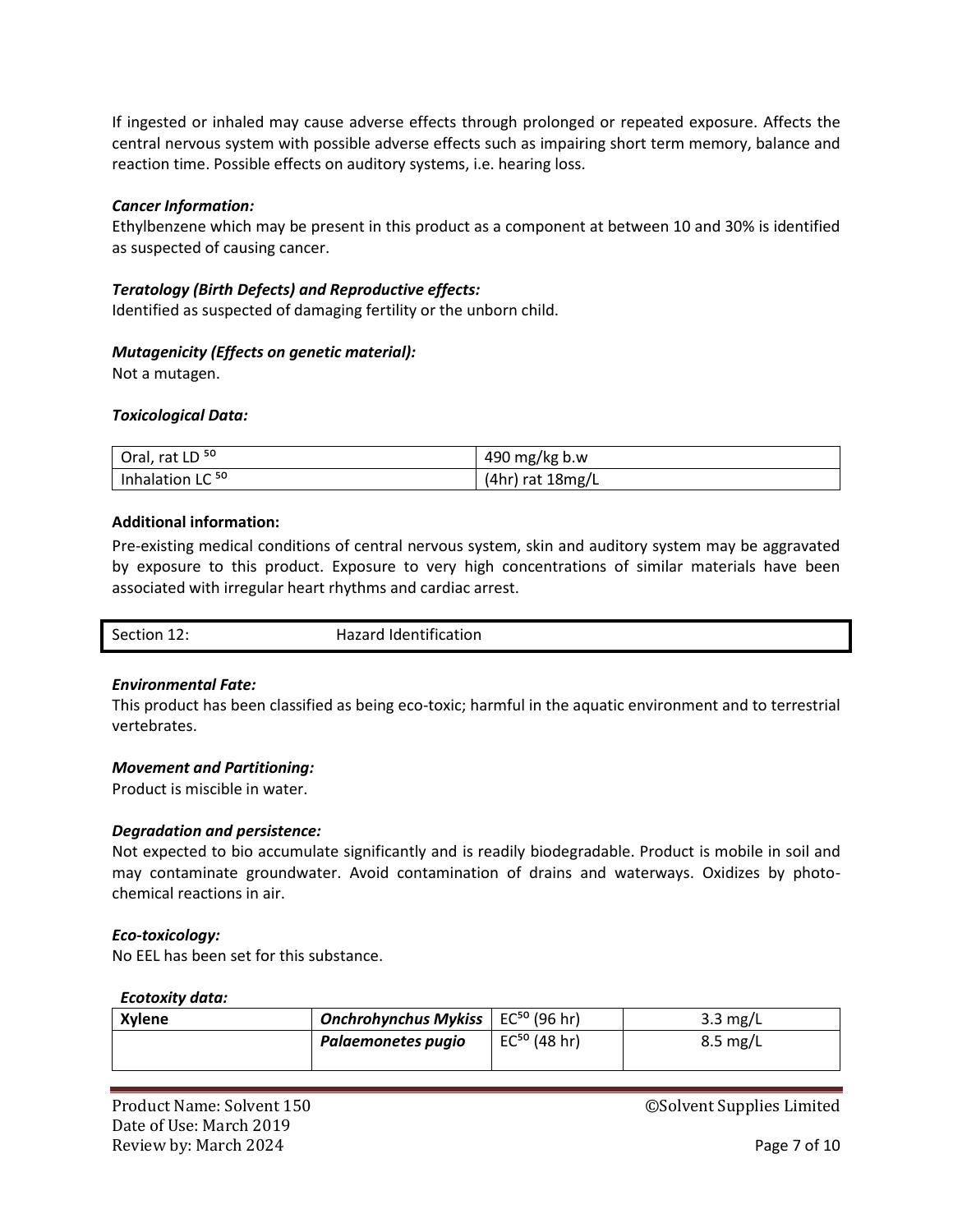| Skeleonema costatum   EC <sup>50</sup> (72 hr) | $12.5 \text{ mg/L}$ |
|------------------------------------------------|---------------------|
|                                                |                     |

| Section 13: | Disposal Considerations |
|-------------|-------------------------|

Recover and recycle product whenever possible. Dispose of waste in accordance with Regional Authority or local council bylaws.

Ensure empty containers are vented and dry. Residues may cause an explosion hazard. Do not puncture, cut or weld un-cleaned drums. Send clean, dry drums to recycler or metal scrap re-claimer. Do not use empty drums for storing other products.

This product is classified as a Dangerous Goods Class 9 Packing Group III.

Please consult the Land Transport Rule: Dangerous Goods 2005 and NZS 5433-2012 Transport of Dangerous Goods on Land for information.

Class 9: Miscellaneous substances must not be loaded in the same freight container or on the same vehicle with:

| Class 9:             | Explosives                                         |
|----------------------|----------------------------------------------------|
| <b>Division 2.1:</b> | <b>Flammable Gases</b>                             |
| <b>Division 2.3:</b> | <b>Toxic Gases</b>                                 |
| <b>Division 4.2:</b> | Spontaneously Combustible Substances               |
| <b>Division 5.1:</b> | <b>Oxidizing Substances</b>                        |
| <b>Division 5.2:</b> | <b>Organic Peroxides</b>                           |
| Class 7:             | Radioactive materials unless specifically exempted |

Must not be loaded in the same freight container, and on the same vehicle must be separated horizontally by at least 3 metres unless all but one are packed in separate freight containers with:

| Division 4.3: | Dangerous when wet substances |
|---------------|-------------------------------|
|               |                               |

Goods of Packing Group II or III may be loaded in the same freight container or on the same vehicle if transported by segregation devices with:

| Division 4.2: | Spontaneously Combustible Substances |
|---------------|--------------------------------------|
| Division 4.3: | Dangerous when wet substances        |
| Division 5.1: | <b>Oxidizing Substances</b>          |
| Division 5.2: | <b>Organic Peroxides</b>             |

**Special Precautions for User:**  Not available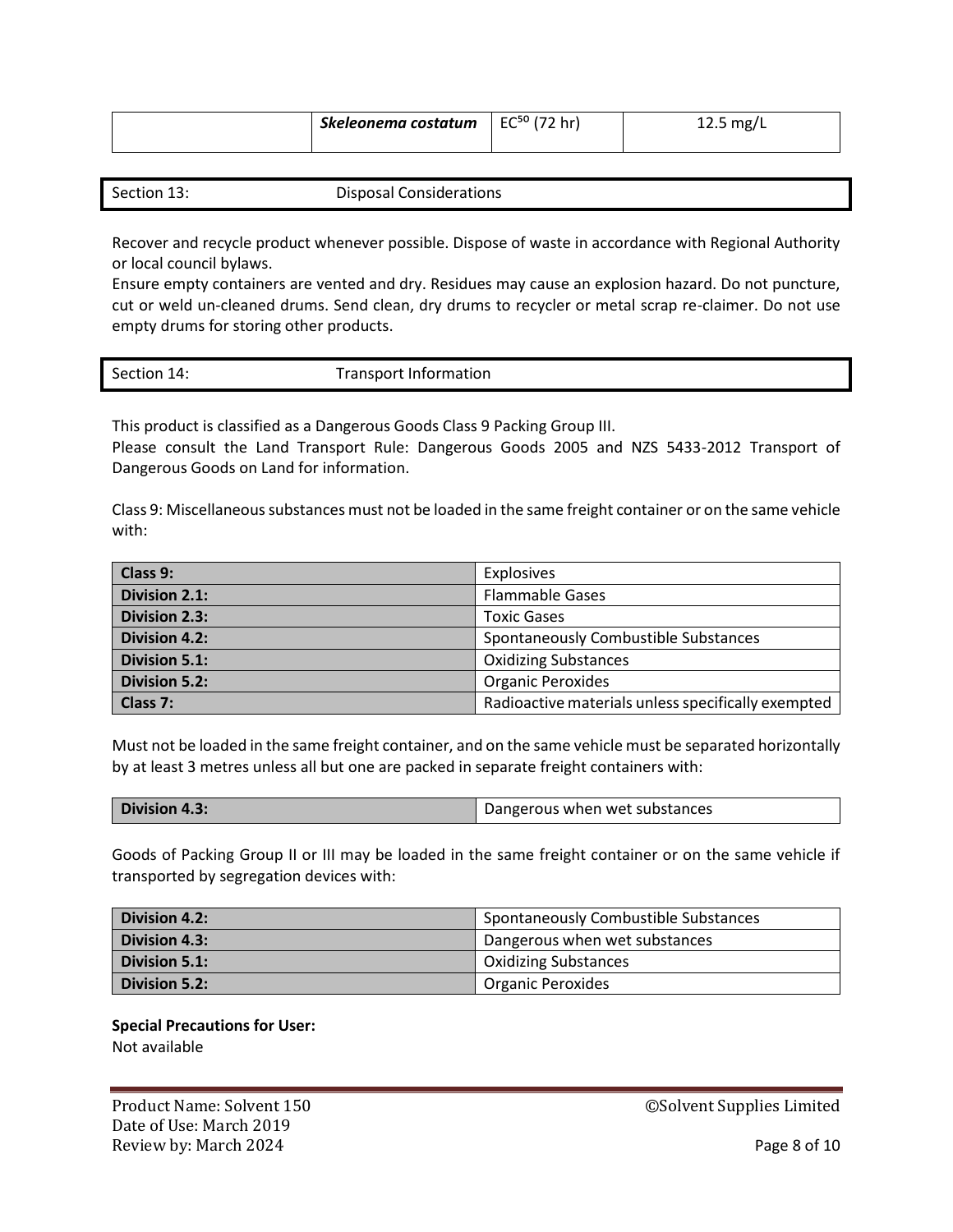| <b>Transport Information:</b>           |                                         |
|-----------------------------------------|-----------------------------------------|
| <b>UN No</b>                            | 3098                                    |
| <b>Proper Shipping Name:</b>            | Petroleum Distallates, N.O.S            |
| <b>DG Class:</b>                        | 9                                       |
| <b>Sub Risk:</b>                        |                                         |
| <b>Packing Group:</b>                   | Ш                                       |
| Hazchem:                                | 3Z                                      |
| <b>Marine Pollutant:</b>                | No                                      |
| <b>Transport Hazard Class(es):</b>      | 9                                       |
| <b>UN Number (Air Transport, ICAO):</b> | 3082                                    |
| IATA/ICAO Proper Shipping Name:         | Environmentally hazardous substance,    |
|                                         | liquid, N.O.S - (Solvent Naphtha        |
|                                         | (PETROLEUM), heavy aromatic).           |
| IATA/ICAO Hazard Class:                 | 9                                       |
| IATA/ICAO Packing Group:                | Ш                                       |
| IATA/ICAO Symbol:                       | Miscellaneous Dangerous Goods           |
| <b>IMDG UN No:</b>                      | 3082                                    |
| <b>IMDG Proper Shipping Name:</b>       | Environmentally hazardous substance,    |
|                                         | liquid, N.O.S - (Solvent Naphtha        |
|                                         | (PETROLEUM), heavy aromatic).           |
|                                         |                                         |
|                                         | (Naphthalene, 1,2,4 - Trimethylbenzene, |
|                                         | 1,3,5 - Trimethylbenzene)               |
|                                         | Marine Pollutant.                       |
| <b>IMDG Hazard Class:</b>               | 9                                       |
| <b>IMDG Packing Group:</b>              | Ш                                       |
| <b>IMDG Marine Pollutant:</b>           | Yes                                     |
| <b>IMDG EMS:</b>                        | F-A, S-F                                |
| <b>Transport in Bulk:</b>               | Not available                           |



Section 15: Regulatory Information

# **Regulatory Information:**

Classified as hazardous under the HSNO Act 1996 according to criteria of Minimum Degrees of Hazard (Threshold) Regulations 2001, New Zealand.

**EPA New Zealand Approval Code:** HZSR002656; Solvents (Combustible, Toxic [6.7]) Group Standard 2006. Refer to Section 2 for hazardous classifications and to [www.epa.govt.nz](http://www.epa.govt.nz/) for Controls and Conditions.

Date of Use: March 2019 Review by: March 2024 **Page 9 of 10** 

Product Name: Solvent 150 **Decision Supplies Constant OSSolvent Supplies Limited**